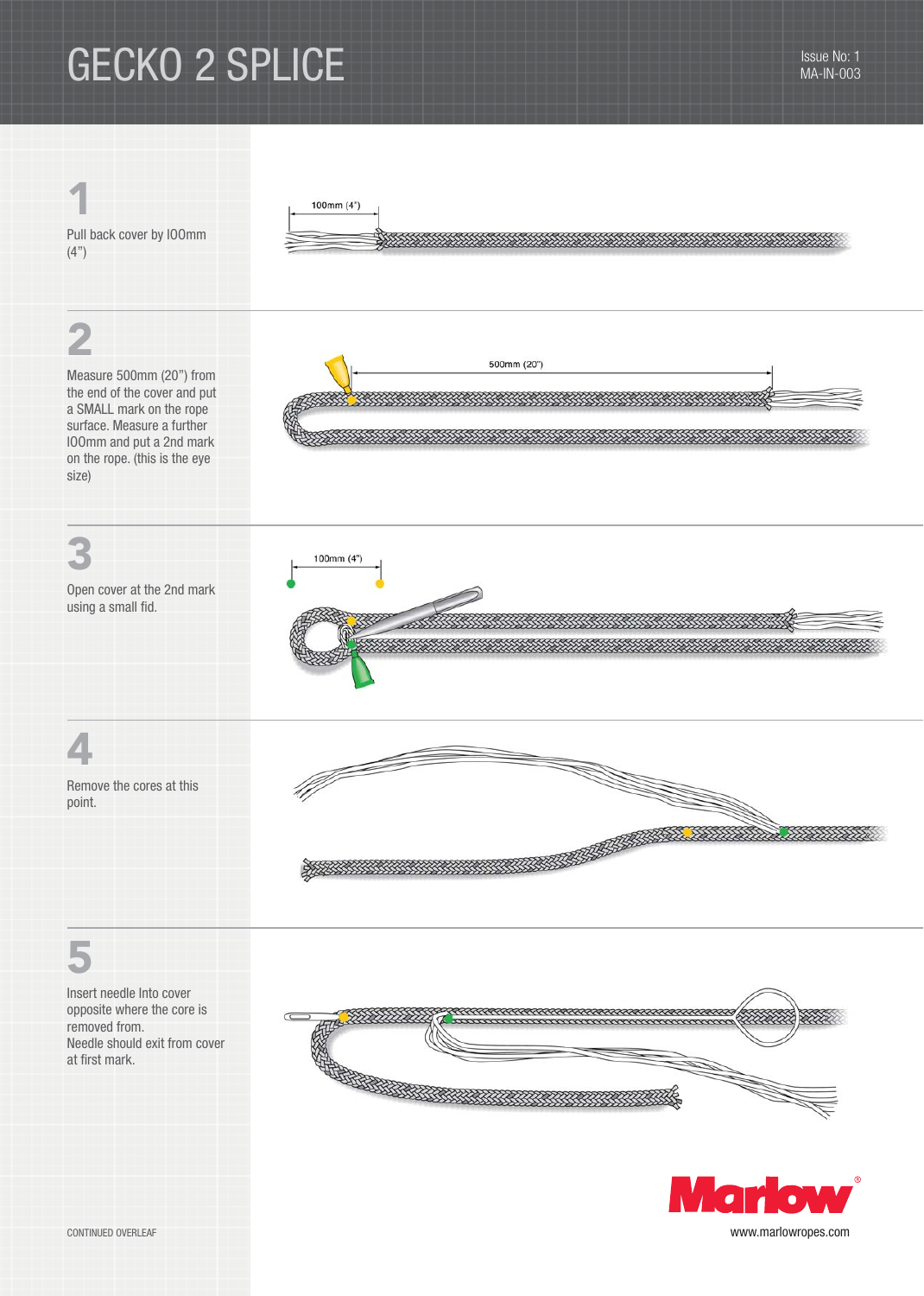## 6

Use needle to pull cores through and form eye. Note, if eye protection is to be used it must be slid into place prior to this operation.



# 7

Taper cover tail by cutting out every other plait, this should leave an 8 plait braid. At a point -300mm from eye further taper the cover by removing 4 plaits. It may be necessary to tape over this 2nd taper to aid pulling it in later.

# 8

Milk all the slack in the rope up to the eye insert the needle at the bottom of the slack, typically -250mm from the eye.

This entry point must NOT be less than 230mm from the throat of the eye. Exit the needle at the throat.









CONTINUED OVERLEAF www.marlowropes.com

## 9

Pull tail into the rope. This will require the use of a small winch, attach the tail to the winch rope with a knot and a karabiner. Trim off cover tails as they enter the body of the rope.